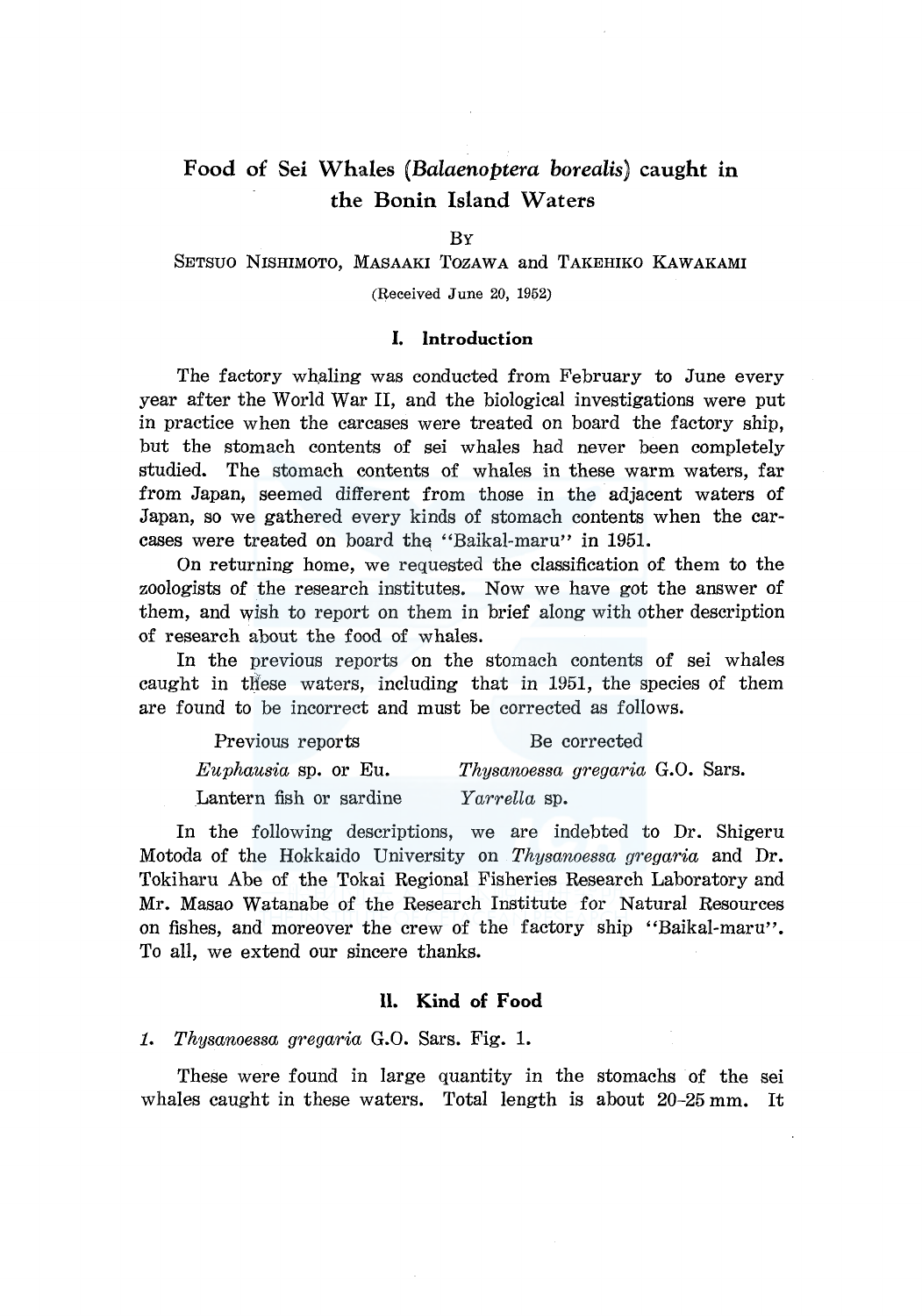is an approximate genus of Euphausia and is known from the Pacific. the Atlantic and the Mediterranean Sea. It has luminous organs and their luminating were seen even if it were got from the stomach when it was very fresh.



Fig. 1. Thysanoessa gregaria G.O. Sars.  $(x3)$ 

#### Yarrella sp. (Gonostomidae) Fig. 2.  $\mathscr{Z}_{\bullet}$

The body length of this species got from the stomachs of the sei whales caught in these waters was not more than 60 mm. Dorsal side of body is dark and ventral side silver. Luminous organs are around eves and on the lower jaw and ventral side, 3 around eye, 2 lines on the lower jaw and ventral side before the anal fin, upper about 30 and



### Fig. 2. Yarrella sp.  $(x1.5)$

lower about 33-34 (10 of them on the back of opercle) and backward 1 line of 12-14. Dorsal fin: 12 soft rays, Pectoral fin: 8 soft rays, and about 40 scales in the lateral line. It resembles Yarrella corythaela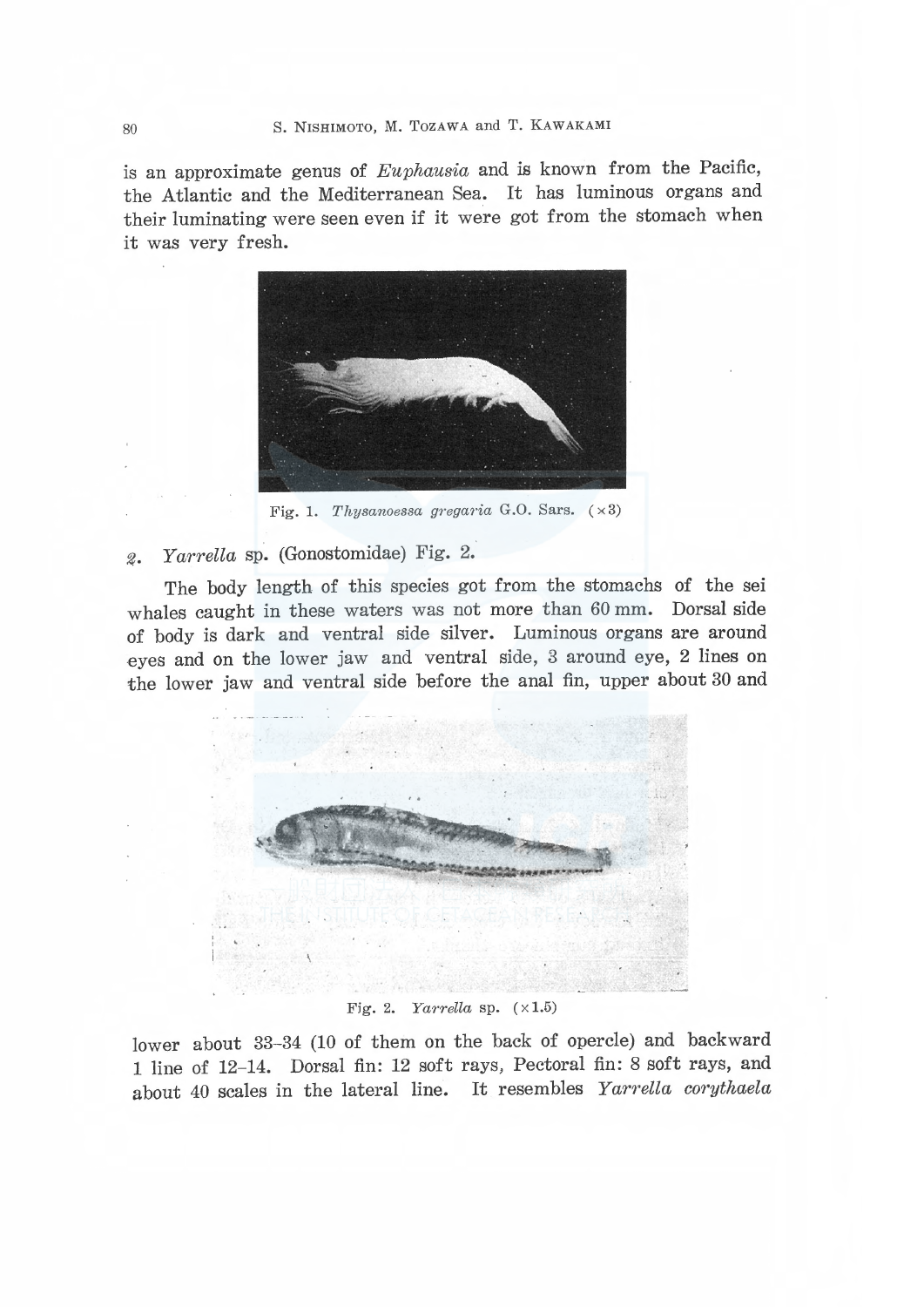(Alcock) and is known from off Kochi, Kumanonada, Natal, Andamans, southern waters off Australia, etc.

In these waters, these fishes were sometimes found in full in the stomachs of the sei whales and sometimes in a small quantity mixed with Thysanoessa.

The data of founding of this species were as follows.

| $15-30$ , 5 May<br>Sei, female 41 ft.<br>$26 - 04$ N<br>none<br>$143 - 31$ E<br>male<br>$40$ ft.<br>$14 - 25$ ,<br>$26-16$ N<br>$\ensuremath{\mathit{II}}$<br>$\mathcal{U}% =\mathcal{U}^{\prime}\left( \mathcal{U}^{\prime}\right) ^{\prime}\mathcal{U}^{\prime}\left( \mathcal{U}^{\prime}\right) ^{\prime}\mathcal{U}^{\prime}\left( \mathcal{U}^{\prime}\right) \mathcal{U}^{\prime}\left( \mathcal{U}^{\prime}\right) \mathcal{U}^{\prime}\left( \mathcal{U}^{\prime}\right) \mathcal{U}^{\prime}\left( \mathcal{U}^{\prime}\right) \mathcal{U}^{\prime}\left( \mathcal{U}^{\prime}\right) \mathcal{U}^{\prime}\left( \mathcal{U}^{\prime}\right) \mathcal{U}^{\prime}\left( \mathcal$<br>$\prime$<br>$143 - 35$ E<br>$15-00$ , 10 May<br>$44$ ft.<br>male<br>$25 - 43$ N<br>$\prime\prime$<br>143-46 E<br>$14-00$ , 14 May<br>42 ft.<br>male<br>$24 - 58$ N<br>$\prime$<br>$\boldsymbol{n}$<br>$143 - 40 \text{ E}$<br>$42$ ft.<br>male<br>$16-55$ , 21 May<br>$\prime$<br>$25 - 41$ N<br>none<br>$143 - 55$ E<br>female 44 ft.<br>$12-15$ , 26 May<br>$25 - 50$ N<br>$\eta$<br>$143 - 36$ E<br>$n$ male 41 ft.<br>$11-05$ , 9 June<br>$25 - 41$ N<br>none<br>$144 - 02$ E | Date when the whales<br>were caught | Whale | Location | Other food  |
|----------------------------------------------------------------------------------------------------------------------------------------------------------------------------------------------------------------------------------------------------------------------------------------------------------------------------------------------------------------------------------------------------------------------------------------------------------------------------------------------------------------------------------------------------------------------------------------------------------------------------------------------------------------------------------------------------------------------------------------------------------------------------------------------------------------------------------------------------------------------------------------------------------------------------------------------------------------------------------------------------------------------------------------------------------------------------------------------------------------------------------------------------------------------------------|-------------------------------------|-------|----------|-------------|
|                                                                                                                                                                                                                                                                                                                                                                                                                                                                                                                                                                                                                                                                                                                                                                                                                                                                                                                                                                                                                                                                                                                                                                                  |                                     |       |          |             |
|                                                                                                                                                                                                                                                                                                                                                                                                                                                                                                                                                                                                                                                                                                                                                                                                                                                                                                                                                                                                                                                                                                                                                                                  |                                     |       |          |             |
|                                                                                                                                                                                                                                                                                                                                                                                                                                                                                                                                                                                                                                                                                                                                                                                                                                                                                                                                                                                                                                                                                                                                                                                  |                                     |       |          | Thysanoessa |
|                                                                                                                                                                                                                                                                                                                                                                                                                                                                                                                                                                                                                                                                                                                                                                                                                                                                                                                                                                                                                                                                                                                                                                                  |                                     |       |          |             |
|                                                                                                                                                                                                                                                                                                                                                                                                                                                                                                                                                                                                                                                                                                                                                                                                                                                                                                                                                                                                                                                                                                                                                                                  |                                     |       |          |             |
|                                                                                                                                                                                                                                                                                                                                                                                                                                                                                                                                                                                                                                                                                                                                                                                                                                                                                                                                                                                                                                                                                                                                                                                  |                                     |       |          | Thysanoessa |
|                                                                                                                                                                                                                                                                                                                                                                                                                                                                                                                                                                                                                                                                                                                                                                                                                                                                                                                                                                                                                                                                                                                                                                                  |                                     |       |          |             |

3. Myctophum (Myctophum) asperum Richardson (Myctophidae) Fig. 3.

A line of luminous organs (about 25) are on the ventral surface, and 9 on the side scattered irregularly. Dorsal fin: about 12 soft rays. Pectoral fin: about 13 soft rays. Ventral fin: about 8 soft rays. Anal fin: about 22 soft rays. 39 scales in the lateral line. This species



Fig. 3. Myctophum (Myctophum) asperum Richardson  $(\times1/1.1)$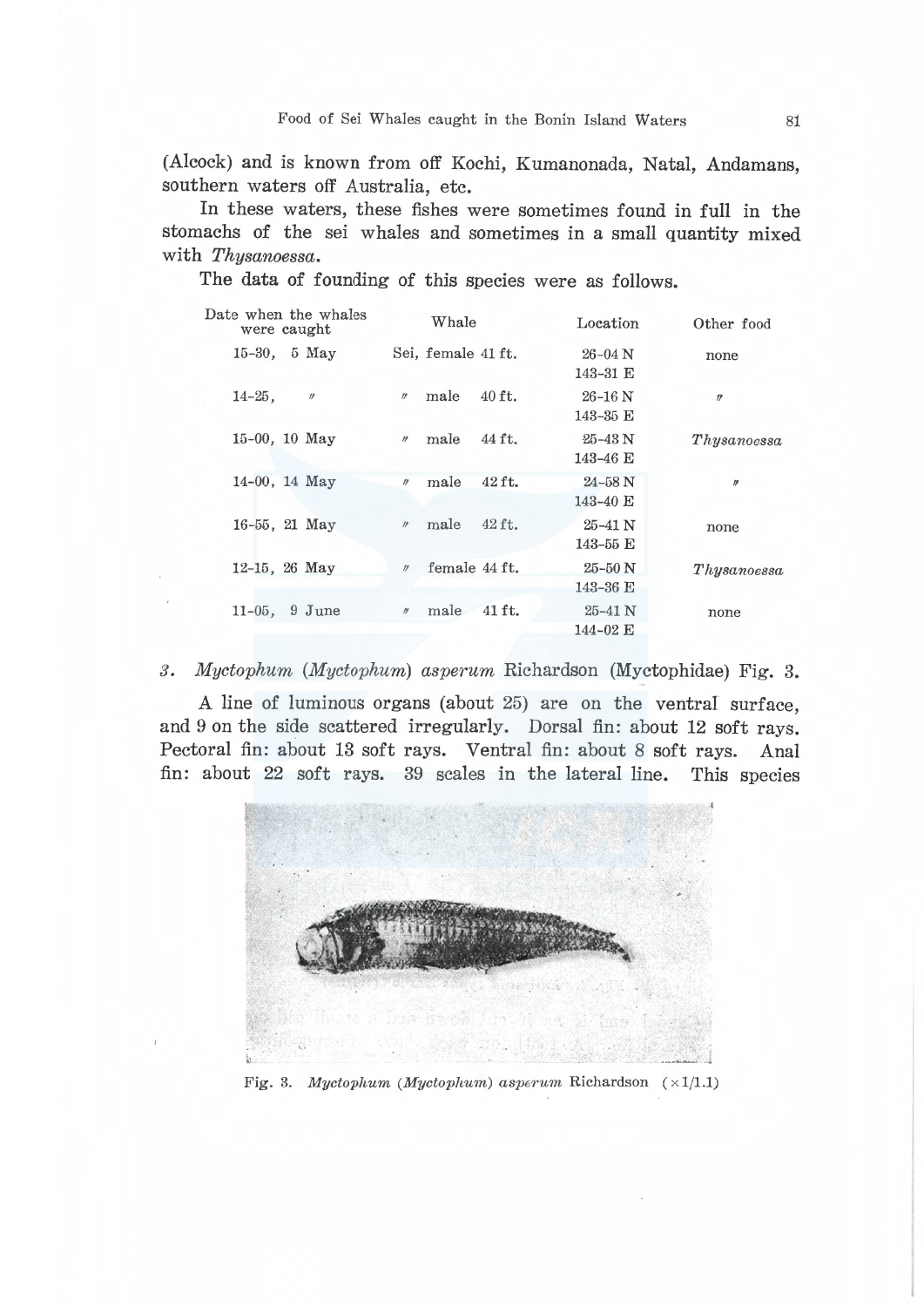is scattered widely in the Pacific and the Atlantic, and had been considered as "Dascicopelus asper", but recently the species above mentioned has come to be used.

In these waters, this species was not found alone in the stomachs of sei whales, but several mixed in Thysanoessa.

The data of founding of this species were as follows.

| Date when the whales<br>were caught |          | Whale         |          | Location                            | Other food                            |
|-------------------------------------|----------|---------------|----------|-------------------------------------|---------------------------------------|
| $07-15$ , 10 May                    |          | Sei. male     | $43$ ft. | $25 - 51$ N<br>143-47 E             | Thus a no ess a                       |
| $11-10$ ,<br>$\eta$                 | $\prime$ | male          | 42 ft.   | $25 - 34$ N<br>$143 - 50 \text{ E}$ | $Thysanesa$ , (in<br>the 2nd stomach) |
| $07-45$ , 20 May                    | $\eta$   | male          | 45 ft.   | $25 - 37$ N<br>143-40 E             | Thysanoessa                           |
| $07 - 30$ ,<br>$\eta$               | $\prime$ | female 44 ft. |          | $25 - 43$ N<br>143-50 E             | $\eta$                                |

4. Ranzania typus Nardo (Molidae) Fig. 4.

This species was found once in the season. Total length about 14 cm., height about 3.5 cm., width about 2 cm. The body is com-



Fig. 4. Ranzania typus Nardo  $(\times 1/1.5)$ 

pressed. Caudal end is as if cut down and a small gill opening is in front of pectoral fin. A tooth on each jaw. Cosmopolitan in warm seas.

The datum of founding of this species was as follows.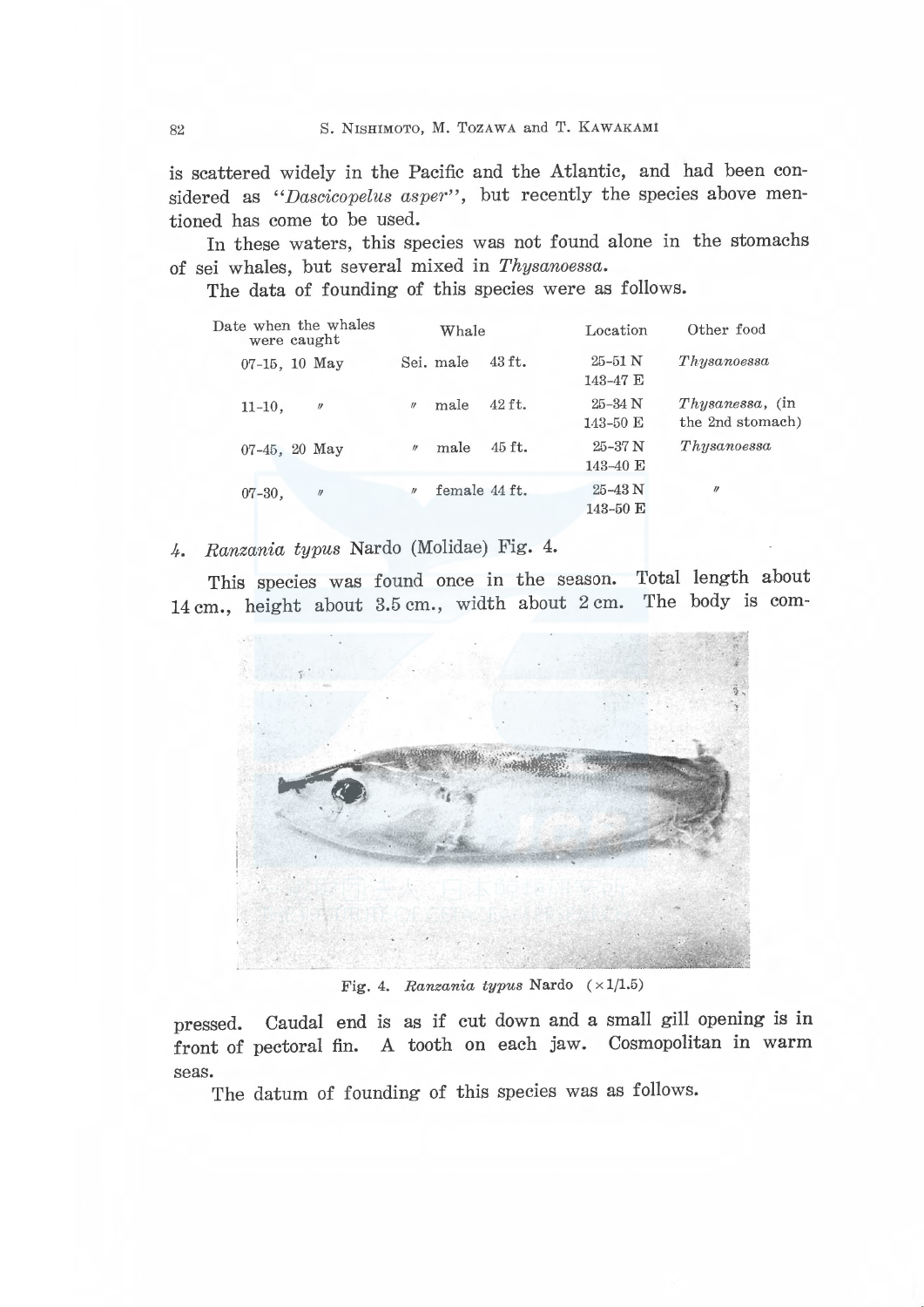Food of Sei Whales caught in the Bonin Island Waters

| Date when the whale<br>was caught | Whale     |                       | Location              | Other food |  |
|-----------------------------------|-----------|-----------------------|-----------------------|------------|--|
| 06-40. $19$ May                   | Sei, male | <b>1999</b><br>42 ft. | $25-27$ N<br>143-42 E | none       |  |

 $5.$ (a) *Arguropelecus* sp. (Sternoptychidae)

(b) *Polyipnus* sp. (Sternoptychidae)

Both of (a) and (b) were found only once in this season. They were so damaged that their species were unknown.

#### III. The State of Taking Food

Concerning the stomach contents, the first stomachs of all whales caught were investigated. The degree of quantity is classified into four classes; full  $(R)$ , rich  $(rrr)$ , moderate  $(rr)$ , few  $(r)$  and empty  $(0)$ .

The following table shows the quantity of food by month and by species in this whaling season, but fishes except Yarrella sp. are omitted as their numbers were very small.

|                              | May   |                             |    |              | June  |       |    |              |       | Total              |     |              |
|------------------------------|-------|-----------------------------|----|--------------|-------|-------|----|--------------|-------|--------------------|-----|--------------|
|                              | T.sp. | Y.sp.                       |    | Total $(\%)$ | T.sp. | Y.sp. |    | Total $(\%)$ | T.sp. | Y.sp.              |     | Total $(\%)$ |
| $\mathbf R$                  | 12    |                             | 12 | 9.8#         | 5     |       | 5  | 9.4#         | 17    |                    | 17  | 9.7#         |
| rrr                          | 16    | ----                        | 16 | 13.1#        | 6     |       | 6  | 11.3#        | 22    |                    | 22  | 12.6#        |
| rr                           | 41    | $(2)^{*}$                   | 41 | 33.6#        | 14    |       | 14 | $26.4*$      | 55    | $(2)^{*}$          | 55  | 31.4#        |
| r                            | 50    | $\overline{3}$<br>$(1)^{*}$ | 53 | 43.4#        | 27    | 1     | 28 | 52.8#        | 77    | 4<br>$(1)^{*}$     | 81  | 46.3#        |
| No. of whales<br>eating food | 119   | $\overline{3}$<br>$(3)^{*}$ |    | 122 59.8     | 52    | 1     | 53 | 69.7         | 171   | 4<br>$(3)^{*}$     | 175 | 62.5         |
| %                            | 97.5  | 2.5<br>$(2.5)^{*}$          |    |              | 98.1  | 1.9   |    |              | 97.7  | 2.3<br>$(1.7)^{*}$ |     |              |
| Empty                        |       |                             | 82 | 40.2         |       |       | 23 | 30.3         |       |                    | 105 | 37.5         |
| Total                        |       |                             |    | 204 100.0    |       |       | 76 | 100.0        |       |                    |     | 280 100.0    |

 $rrr......$  $rr \ldots \ldots \ldots$  moderate r. . . . . . . . . few  $T.\text{sp.}\ldots\ldots.\text{Thysanoessa gregaria}$ Y.sp....... Yarrella sp. Yarrella sp. mixed with Thysanoessa gregaria.

#..........% to number of whales eating food.

Thus the main food was Thysanoessa gregaria, Schizopoda. 98% of whales having food in their stomachs had eaten Thysonoessa gregaria and whales eating  $Yarrella$  sp. only were  $2\%$  and those eating both Thysanoessa gregaria and Yarrella sp. were 4%.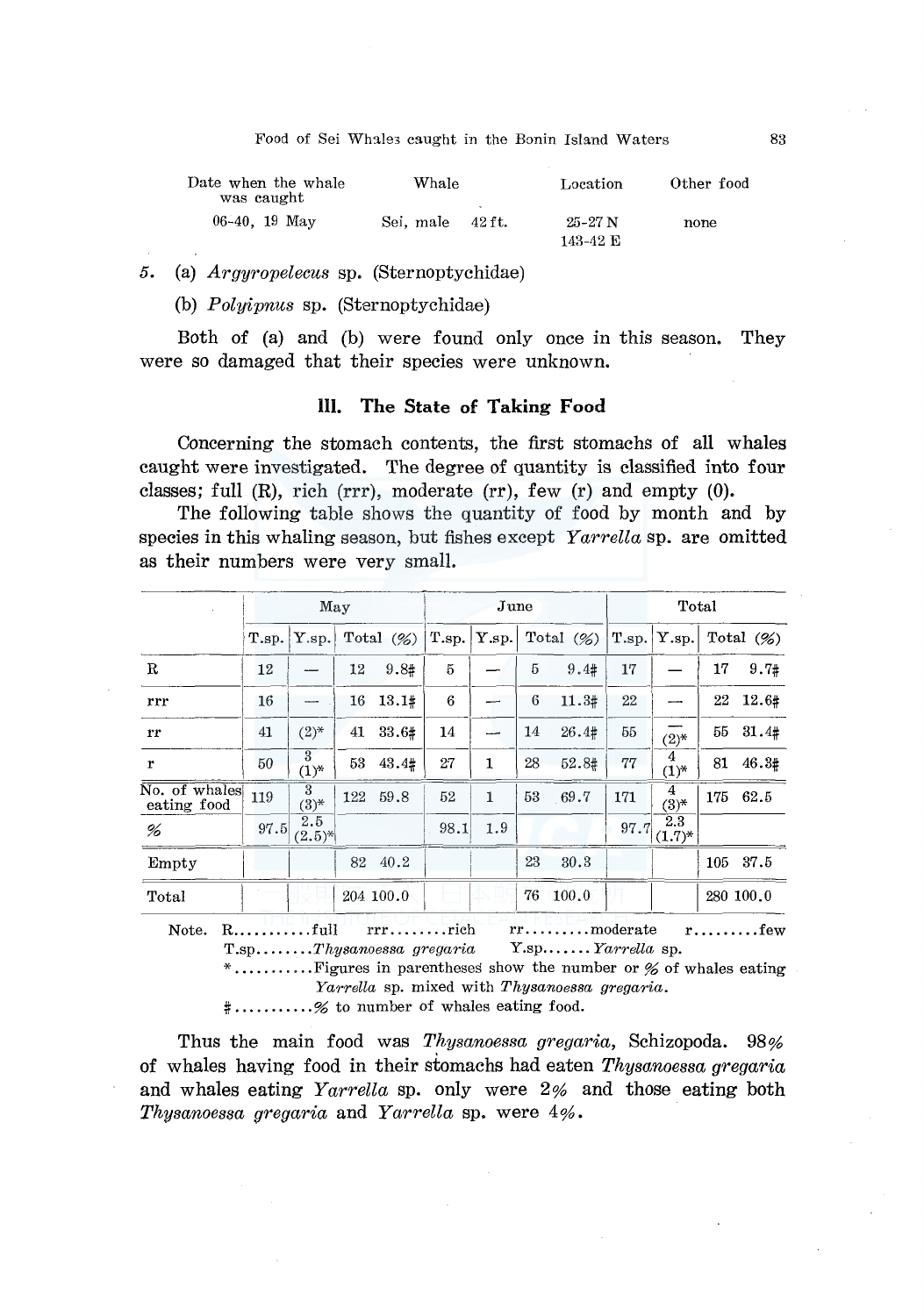Number of whales eating food was superior to that of whales whose stomachs were empty,  $62.5%$  of all through the whaling season.

The following table shows the number of whales eating food and its percentage to all whales caught by ten days.

|                                  | $1 - 10$<br>May | $11 - 20$<br>May | $21 - 31$<br>May | $1 - 10$<br>June | Total |
|----------------------------------|-----------------|------------------|------------------|------------------|-------|
| Number of whales<br>investigated | 50              | 72               | 82               | 76               | 280   |
| Number of whales<br>eating food  | 31              | 35               | 56               | 53               | 175   |
| %                                | 62.0            | 48.6             | 68.3             | 69.7             | 62.5  |

From this table it is found that the percentage was smallest in the period of 11-20 May, below  $50\%$ , and afterward it increased to near 70%. Regarding of the quantity, rather few food were found in the stomachs in most cases as shown in the previous table. Full stomsachs were only under 10% in each month.

### IV. Weight of Food in Stomach

As mentioned before, the quantity of food in the 1st stomach was observed, but it had not been weighed in these waters yet. So this time it was weighed on 8 sei whales.

The method: the food out of the 1st stomach was put in an empty tin of kerosene, weighed and summed up.

| No.          | Whale                 |                     |                                                                                              | Time and Date |                     | Contents of the 1st stomach |                                          |                   |                                 |  |
|--------------|-----------------------|---------------------|----------------------------------------------------------------------------------------------|---------------|---------------------|-----------------------------|------------------------------------------|-------------------|---------------------------------|--|
|              | <b>Species</b>        | Sex                 | Body<br>length                                                                               |               | of capture          | Kind                        | Weight                                   |                   | Mark used<br>Quantity Freshness |  |
| 1            | Sei.                  | female              | 40 ft.                                                                                       | $06 - 00.$    | 7 June              | T.sp.                       | $203.9 \,\mathrm{kg}$                    | R                 | fff                             |  |
| $\mathbf{2}$ | $\boldsymbol{r}$      | $\boldsymbol{v}$    | 42                                                                                           | $10 - 10$ .   | $\boldsymbol{\eta}$ | $\prime$                    | 156.0                                    | n                 | $\boldsymbol{\eta}$             |  |
| 3            | $\boldsymbol{\theta}$ | $\eta$              | 42                                                                                           | $11 - 00.$    | $20$ May            | $\theta$                    | 155.0                                    | $^{\prime\prime}$ | $\boldsymbol{\eta}$             |  |
| 4            | $\boldsymbol{\eta}$   | $\prime$            | 43                                                                                           | $12 - 30.$    | 7 June              | $\theta$                    | 129.0                                    | $\theta$          | $\theta$                        |  |
| 5            | $^{\prime\prime}$     | $\boldsymbol{\eta}$ | 40                                                                                           | $07 - 50$ .   | 2 June              | $\theta$                    | 121.0                                    | $\theta$          | F                               |  |
| 6            | $\prime$              | male                | 40                                                                                           | $14-10$ .     | $6$ June            | $^{\prime\prime}$           | 95.9                                     | rrr               | ff                              |  |
| 7            | $\boldsymbol{u}$      | $\boldsymbol{u}$    | 40                                                                                           | $09 - 50$ .   | 4 June              | $\boldsymbol{\eta}$         | 80.5                                     | $^{\prime\prime}$ | $\boldsymbol{\eta}$             |  |
| 8            | $\boldsymbol{\prime}$ | 11                  | 41                                                                                           | $11 - 55$ .   | $20$ May            | $\boldsymbol{\eta}$         | 66.0                                     | rr                | fff                             |  |
|              | Note.                 |                     | $T.\text{sp} \dots$ Thysanoessa gregaria<br>$rr$ moderate<br>$\mathbf{ff}$ a little digested |               | $r \ldots$ few      | $R$ full                    | $F \dots$ very fresh<br>fnearly digested | $rrr$ rich        | $\operatorname{ff} \dots$ fresh |  |

In the upper table, the marks of quantity such as R, rrr, rr and r were determined by observation before weighed. This fact shows that the quantity was marked as R when the contents of the first